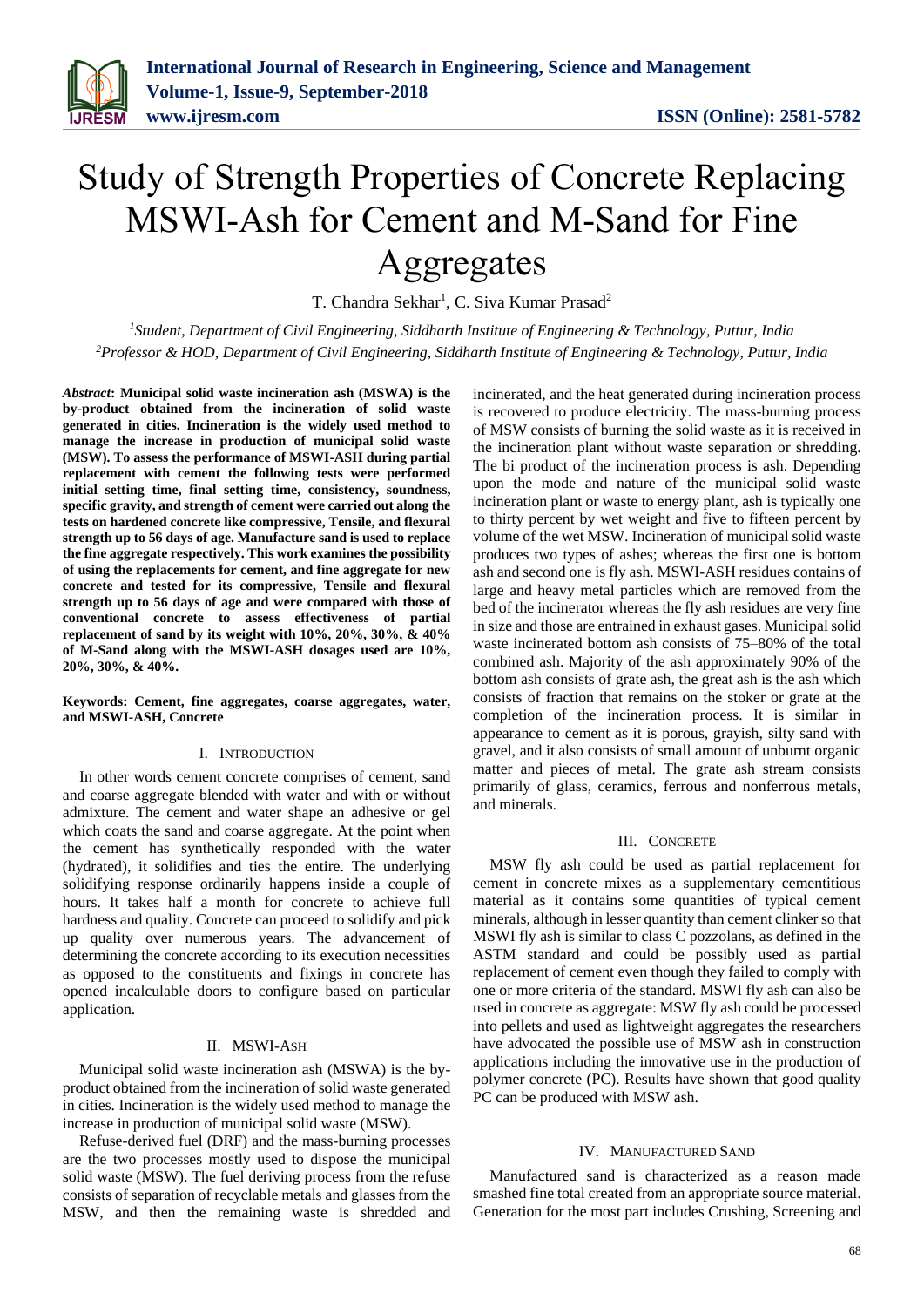

potentially washing, partition into discrete portions, recombining and mixing.

Toward the starting fabricated sand created (by Jaw crusher, cone crusher, move crusher, pound process) contains flaky and prolonged particles. In any case, now made sand created from V.S.I (vertical shaft impactor) is a reasonable and feasible substitute to stream sand and could be viably utilized as a part of making concrete which gives satisfactory quality and solidness to the concrete. Having cubical shape, it adequately gives great holding in concrete. Reviewing of produced sand can be controlled i.e., required zone of sand can be gotten. Fabricated sand can be created with zero fines. As it doesn't contain sediment and dirt, setting properties of concrete are not adjusted. For enormous ventures where extensive amount of total is required, Plants are built up close to the site with the goal that the cost of transportation can be lessened.

### V. MANUFACTURING PROCESS

Vertical Shaft Impactor rule is utilized for pounding greater particles, for forming the pulverized metal (giving better state of the molecule) and for smashing fines totals underneath 4.75 mm. It is best machine Impactor is of cubical shape. Such sand can be utilized for a wide range of development work, Concreting, Plastering and so forth and is better substitute to waterway sand. V.S.I. Crushers is a most prudent machine for Crushing Stone fit as a fiddle and assembling counterfeit sand. In this machine the particles are tossed at a rapid, those particles colloid with each other and break in cubical particles. An Anvil ring, Shelf ring (categorize ring) are given to get the particles edges grounded. The wear cost is a vital criterion in smashing procedure. Wear cost of other smashing machines, for example, Roll crushers, Cone crushers, H.S.I (Horizontal Shaft Impactor) is high contrasted with V.S.I. Crushers. xxIt is around four to five times increasingly that of VSI crusher. Rotopactor is a most temperate machine for assembling fake sand. In this machine the stone are tossed at a rapid, those particles colloid with each other and break in cubical particles. Iron blocks or Shelf ring (categorize ring) are given. A rubbing activity of particles over pigeon ring grounds the sharp edges and make the surface smooth.

In these machine, an uncommonly outlined pigeon ring is given which utilizes the remaining dynamic vitality in the molecule and influences it to rotate and part and rub with each other in a round way. This makes the state of the particles great, and smooth. The sand made can be of fine to course review according to the prerequisite of the work. The sand fabricating process is dry. The procedure requires less water that too just to settle down the lingering dust particles in colloidal state, transmitted from the outlet. This machine can permit, somewhat wet coarseness for squashing. Different machines, Cone crusher, H.S.I. couldn't utilize wet material, as it stops up the machine. V.S.I. crushers and Rotopactors are more productive and more sparing in task. Because of consistent advancement and research our machines are exceptionally solid and requires less upkeep. It is the after effect of our endeavours for consistent advancement the wear cost of our machine is minimum.

#### VI. OBJECTIVES

The objectives of present research work is to obtain the

- 1) Effect of MSWI-ASH on the physical properties of cement at the time of replacement.
- 2) Effect of MSWI-ASH on Compressive Strength, Tensile Strength and Flexural Strength of concrete.
- 3) Effect of Manufacture sand on Compressive Strength, Tensile Strength and Flexural Strength of concrete.
- 4) Effect of combined application of MSWI-ASH, and Manufacture sand on Compressive Strength, Tensile Strength and Flexural Strength of concrete
- 5) Comparison of the test results of Conventional Concrete and Compound concrete.
- 6) Durability properties of concrete were also checked.

#### VII. SCOPE

- Dosage of the MSWI-ASH used are 10%, 20%, 30%, & 40% of the total Cement.
- Dosage of the M-Sand used are 10%, 20%, 30% & 30% of the total fine aggregates.
- Combined applications.

#### VIII. CONCRETE MIX PREPARATION

Concrete and MSWI-ASH are blended, to which the fine aggregate and coarse aggregate are included and completely blended. Water and Nano-silica are estimated precisely. At that point it is added to the dry blend and it is completely blended until the point when a blend of uniform shading and consistency is accomplished which is then prepared for throwing. Preceding throwing of examples, workability is estimated as per the code IS 1199-1959 and dictated by drop and compaction factor tests. By the expansion of reasonable measurement of the Super plasticizer, the workability of all blends is kept up pretty much steady.

#### IX. TESTS MSWI-ASH AND M-SAND BASED CONCRETE

#### *A. Compressive strength*

All the concrete specimens that are tested in a 200tones capacity of the compression-testing machine. Concrete cubes of size  $150$ mm  $\times$  150mm  $\times$  150mm were tested for compressive strength. Compressive strength of concrete is determined by applying load at the rate of 140kg/sq.cm/minute till the specimens failed.

After 3, 7, 28 & 56 days of curing, cube specimens were removed from the curing tank and cleaned to wipe off the surface water. Cubes were tested at the age of 28 days using compression testing machine as shown in Figure. The maximum load to failure at which the specimen breaks and the pointer starts moving back was noted. The test was repeated for the three specimens and the average value was taken as the mean strength.

The cube compressive strength indicates the average of three test results. It is observed that the compressive strength of concrete prepared by replacing 20% MSWI-ASH as Partial replacement of Cement exhibits improved Compressive Strength compared to Control Concrete and also observed that with further increase in content of MSWI-ASH – The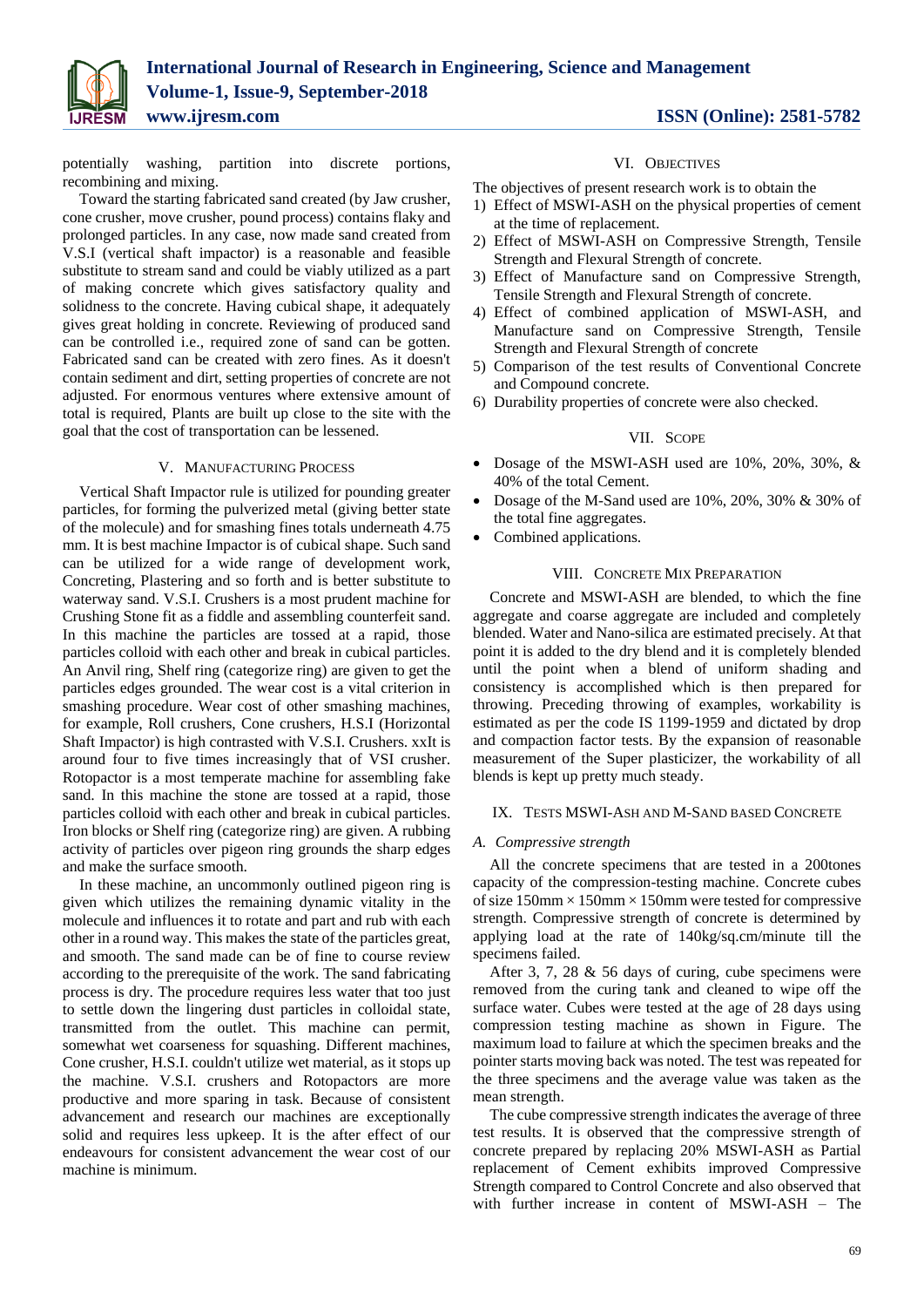

Compressive Strength decreases. However combined application of 20% MSWI-ASH and 20% M-sand proved to be optimum combination of all by resulting increase in Compressive Strength compared to Control Concrete.

### *B. Split tensile strength*

The Test results of Split Tensile Strength of M25 grade Concrete with individual and combined applications of MSWI-ASH (10%, 20%, 30% & 40%), and Manufactured Sand (10%, 20%, 30%, 40%), as partial replacements of Fine Aggregate, and Cement respectively is shown in Table-2.

The Split tensile strength of Control concrete is 3.86 MPa. It is observed that all the replacements MSWI-ASH (10%, 20%, 30%,& 40%), Manufactured Sand (10%, 20%, 30%, 40%), exhibits increase in Split Tensile Strength Characteristics compared to Control Concrete, But the Optimum mix of Concrete with MSWI-ASH (20%), & Manufactured Sand (20%) resulted in significant improvement more than Control Concrete.

### *C. Flexural strength*

The Test results of Flexural Strength of M25 grade Concrete with individual and combined applications of MSWI-ASH (10%, 20%, 30%, & 40%), Manufactured Sand (10%, 20%, 30%, 40%), as partial replacements of Cement, &Fine Aggregate respectively is shown in Table-3.

The Flexural strength of Control concrete is 6.83 MPa. It is observed that all the replacements MSWI-ASH (10%, 20%, 30%, & 40%), Manufactured Sand (10%, 20%, 30%, 40%),exhibits increase in Flexural Strength Characteristics compared to Control Concrete, But the Optimum mix of Concrete with MSWI-ASH 20%, & 20% M-Sand resulted in significant improvement with more than Control Concrete.

| <b>TABLEI</b>                   |  |
|---------------------------------|--|
| essive Strength of M25 Grade Co |  |

| COMPRESSIVE STRENGTH OF M25 GRADE CONCRETE |                             |                                                          |               |                                      |         |         |       |
|--------------------------------------------|-----------------------------|----------------------------------------------------------|---------------|--------------------------------------|---------|---------|-------|
| S. No.                                     | <b>Concrete Combination</b> | <b>MSWI-ASH</b>                                          | <b>M.SAND</b> | <b>Compressive Strength (in Mpa)</b> |         |         |       |
|                                            |                             | $\left(\frac{0}{0}\right)$<br>$\left(\frac{0}{0}\right)$ | 3 Days        | 7 Days                               | 28 Days | 56 Days |       |
|                                            | CC                          |                                                          | 0             | 12.83                                | 22.86   | 35.54   | 36.52 |
| 2.                                         | 10% ASH                     | 10                                                       | 0             | 13.15                                | 23.92   | 37.42   | 39.15 |
| 3.                                         | 20% ASH                     | 20                                                       | 0             | 14.83                                | 25.86   | 39.54   | 41.52 |
| 4.                                         | 30% ASH                     | 30                                                       | $\Omega$      | 13.03                                | 24.17   | 37.94   | 40.35 |
| 5.                                         | $40\%$ ASH                  | 40                                                       | $\Omega$      | 11.85                                | 21.97   | 33.85   | 34.95 |
| 6.                                         | 50% ash                     | 50                                                       | $\Omega$      | 8.75                                 | 19.3    | 28.6    | 29.15 |
|                                            | $10\%$ ASH + $10\%$ M-SAND  | 10                                                       | 10            | 14.36                                | 24.17   | 38.52   | 39.75 |
| 8.                                         | $20\%$ ASH + $20\%$ M-SAND  | 20                                                       | 20            | 15.14                                | 26.42   | 40.82   | 42.32 |
| 9.                                         | $30\%$ ASH + 30% M-SAND     | 30                                                       | 30            | 13.57                                | 25.15   | 38.95   | 39.15 |
| 10.                                        | $40\%$ ASH + $40\%$ M-SAND  | 40                                                       | 40            | 12.10                                | 22.15   | 34.15   | 35.16 |

TABLE II

| <b>SPLIT TENSILE STRENGTH OF M25 GRADE CONCRETE</b> |                             |                |           |                                 |  |
|-----------------------------------------------------|-----------------------------|----------------|-----------|---------------------------------|--|
| <b>S. No.</b>                                       | <b>Concrete Combination</b> | $MSWI-ASH (%)$ | M.SAND(%) | Split tensile strength (in Mpa) |  |
|                                                     |                             |                |           | 3.86                            |  |
|                                                     | 10% ASH                     |                |           | 3.91                            |  |
|                                                     | 20% ASH                     | 20             |           | 4.15                            |  |
|                                                     | 30% ASH                     | 30             |           | 3.87                            |  |
|                                                     | 40% ASH                     | 40             |           | 3.64                            |  |
| <sub>6</sub>                                        | $10\%$ ASH + $10\%$ M-SAND  | 10             |           | 4.01                            |  |
|                                                     | $20\%$ ASH + $20\%$ M-SAND  | 20             | 20        | 4.18                            |  |
|                                                     | $30\%$ ASH + $30\%$ M-SAND  | 30             | 30        | 3.95                            |  |
|                                                     | $40\%$ ASH + $40\%$ M-SAND  | 40             | 40        | 3.87                            |  |

TABLE III SPLIT TENSILE STRENGTH OF M25 GRADE CONCRETE

| S. No. | <b>Concrete Combination</b> | $MSWI-ASH (%)$ | M.SAND(%) | <b>Flexural strength (in Mpa)</b> |
|--------|-----------------------------|----------------|-----------|-----------------------------------|
|        | CC                          |                |           | 6.83                              |
|        | 10% ASH                     | 10             |           | 6.94                              |
|        | 20%ASH                      | 20             |           | 7.08                              |
|        | 30% ASH                     | 30             |           | 6.97                              |
|        | 40%ASH                      | 40             |           | 6.79                              |
|        | $10\%$ ASH + $10\%$ M-SAND  | 10             | 10        | 6.98                              |
|        | $20\%$ ASH + $20\%$ M-SAND  | 20             | 20        | 7.12                              |
|        | $30\%$ ASH + 30% M-SAND     | 30             | 30        | 7.04                              |
|        | $40\%$ ASH + $40\%$ M-SAND  | 40             | 40        | 6.86                              |
|        |                             |                |           | 6.83                              |